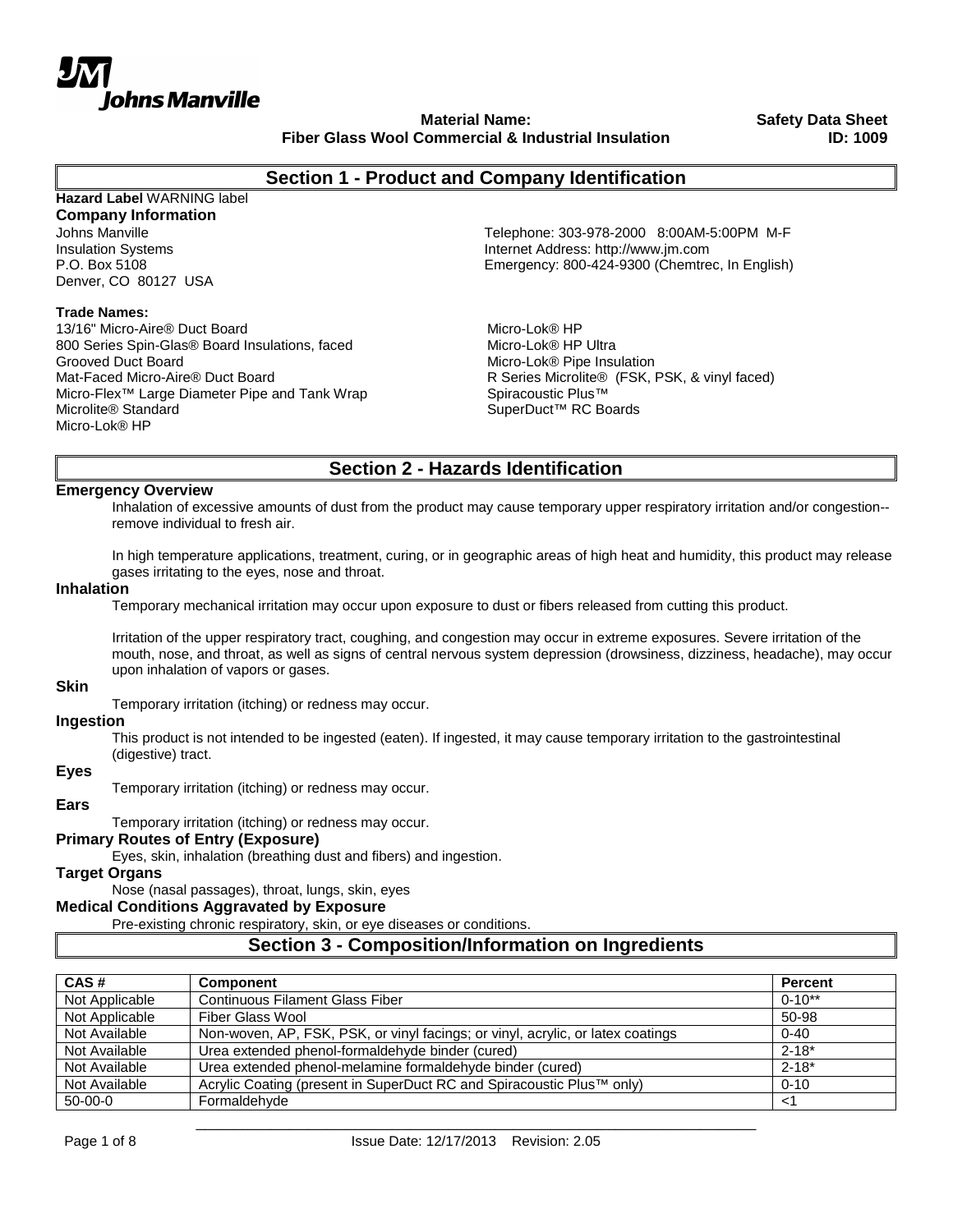# **Material Name: Fiber Glass Wool Commercial & Industrial Insulation Sammer Safety Data Sheet**

**ID: 1009**

| $3 - 86 - 4$<br>.000<br>ບບບ | products<br>only)<br>black.<br>(present in<br>Carbon<br>bound<br>black |       |
|-----------------------------|------------------------------------------------------------------------|-------|
| '309-64-4                   | trioxide<br>Antimony                                                   | ັບ. ເ |

#### **Component Information**

\* Binder may be either of these.

\*\* Component of scrim facings

Antimony trioxide (fire retardant) may be present in the facings and/or adhesives. Occupational exposure to airborne antimony trioxide is not expected to occur due to product form(s) and intended use(s). Exposure limit is given for reference only.

Formaldehyde may be released by partial hydrolysis of the urea formaldehyde polymer.

#### **General Product Description**

Fibrous glass blanket, board, or formed shapes, with or without facings.

# **Section 4 - First Aid Measures**

# **First Aid: Inhalation**

If dust is inhaled in excess of exposure limits referenced in section 8 of this safety data sheet, remove individual to fresh air. Drink water to clear throat, and blow nose to remove dust. A saline spray in the nose may help clear any fibers.

#### **First Aid: Skin**

Wash gently with soap and water to remove dust and fibers. Alternatively, fibers can be removed from the skin by use of ordinary masking or wrapping tape. Should irritation persist, seek medical attention.

#### **First Aid: Ingestion**

Rinse mouth with water to remove dust and fibers and drink plenty of water to help reduce irritation. If irritation persists, seek medical attention.

#### **First Aid: Eyes**

Do not rub or scratch eyes. Dust particles may cause the eye to be scratched. Flush eyes with large amounts of water until irritation subsides. If irritation persists, seek medical attention.

# **First Aid: Ears**

Wash exposed skin with soap and water. If irritation develops in the inner ear, seek medical attention.

# **First Aid: Notes to Physician**

Dust from the product may cause mechanical irritation of the eyes, skin, and upper respiratory tract. Treat symptomatically. Irritating gases may be released under conditions of high heat or humidity. At high levels, these could cause severe upper respiratory and eye irritation. Formaldehyde gas is a skin and respiratory sensitizer. Treatment should be directed toward removing the source of irritation with symptomatic treatment as necessary.

**Upper Flammable Limit (UFL):** Not applicable **Lower Flammable Limit (LFL):** Not applicable

# **Section 5 - Fire Fighting Measures**

**Flash Point:** Not applicable **Conserverse Conserverse Conserverse Conserverse Conserverse Upper Flammable Limit (LFL)<br>
<b>Prover Flammable Limit (UFL):** Not applicable **Conserverse Conserverse Conserverse Conserverse Conser Auto Ignition:** Not determined **Flammability Classification:** Not determined

**Rate of Burning:** Not determined

#### **General Fire Hazards**

There is no potential for spontaneous fire or explosion. Inorganic glass fibers are naturally non-combustible and nonflammable.

#### **Extinguishing Media**

Carbon dioxide  $(CO<sub>2</sub>)$ , water, water fog, dry chemical.

# **Fire Fighting Equipment/Instructions**

No special procedures are expected to be necessary for this product. Normal fire fighting procedures should be followed to avoid inhalation of smoke and gases.

# **Section 6 - Accidental Release Measures**

# **Clean-Up Procedures**

Pick up large pieces. Vacuum dusts. If sweeping is necessary, use a dust suppressant such as water. Do not dry sweep dust accumulation. These procedures will help to minimize potential exposures.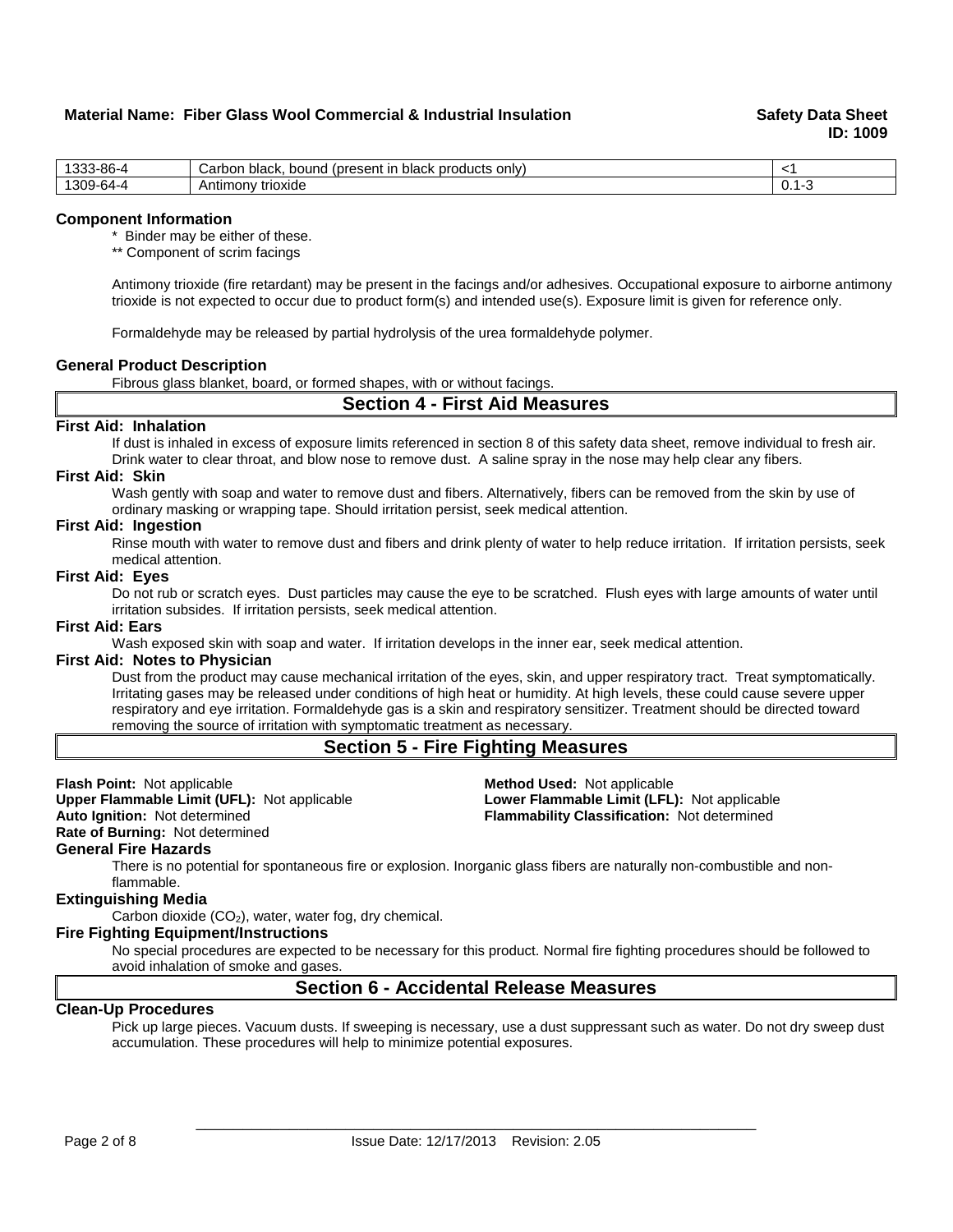# **Section 7 - Handling and Storage**

# **Handling Procedures**

Use protective equipment as described in Section 8 of this safety data sheet when handling uncontained material. Handle in accordance with good industrial hygiene and safety practices.

# **Storage Procedures**

Warehouse storage should be in accordance with package directions, if any. Material should be kept clean, dry, and in original packaging.

# **Section 8 - Exposure Controls / Personal Protection**

# **Exposure Guidelines**

# **A: General Product Information**

The Occupational Safety and Health Administration (OSHA) has not adopted specific occupational exposure standards for fiber glass. Fiber glass is treated as a nuisance dust and is regulated by OSHA as a particulate not otherwise regulated (total dust) shown in CFR 1910.1000 Table Z-3. Respirable fraction 5 mg/m3

Total dust 15 mg/m3

JM has adopted the fiber glass industry voluntary Product Stewardship Program (PSP), formerly the NAIMA-OSHA Health and Safety Partnership Program (HSPP). Under the PSP, JM recommends that exposures be limited to the voluntary concentration of 1 f/cc TWA for fibers longer than 5 microns with a diameter less than 3 microns. This will help minimize potential irritation effects. The PSP also includes the PPE recommendations described below.

# **B: Component Exposure Limits**

**Formaldehyde (50-00-0)** OSHA: 0.75 ppm TWA

0.5 ppm Action Level; 0.75 ppm TWA; 2 ppm STEL (Irritant and potential cancer hazard - see 29 CFR 1910.1048) 3 ppm TWA (unless specified in 1910.1048) ACGIH: 0.3 ppm Ceiling

# **Carbon black, bound (present in black products only) (1333-86-4)**

OSHA: 3.5 mg/m3 TWA

|        | 3.5 mg/m3 TWA |
|--------|---------------|
| ACGIH: | 3.5 mg/m3 TWA |

# **PERSONAL PROTECTIVE EQUIPMENT**

**Personal Protective Equipment: Eyes/Face**

Safety glasses with side shields are recommended to keep dust out of the eyes.

# **Personal Protective Equipment: Ears**

Use ear protection (earplugs, hood, or earmuffs) to prevent airborne dust or fibers from entering the ear, if necessary.

# **Personal Protective Equipment: Skin**

Leather or cotton gloves should be worn to protect against mechanical abrasion. See also Personal Protective Equipment: General, below.

# **Personal Protective Equipment: Respiratory**

A NIOSH-approved respirator should be used if ventilation is unavailable, or is inadequate for keeping levels below the applicable exposure limits referenced in Section 8 of this SDS.

# **Ventilation**

In fixed manufacturing settings, local exhaust ventilation should be provided at areas of cutting, milling or other processing to remove airborne dust and fibers.

# **Personal Protective Equipment: General**

Wear a cap, a loose-fitting, long-sleeved shirt and long pants to protect skin from irritation. Exposed skin areas should be washed with soap and water after handling or working with fiber glass. Clothing should be washed separately from other clothes, and the washer should be rinsed thoroughly (run empty for a complete wash cycle). This will reduce the chances of fiber glass being transferred to other clothing.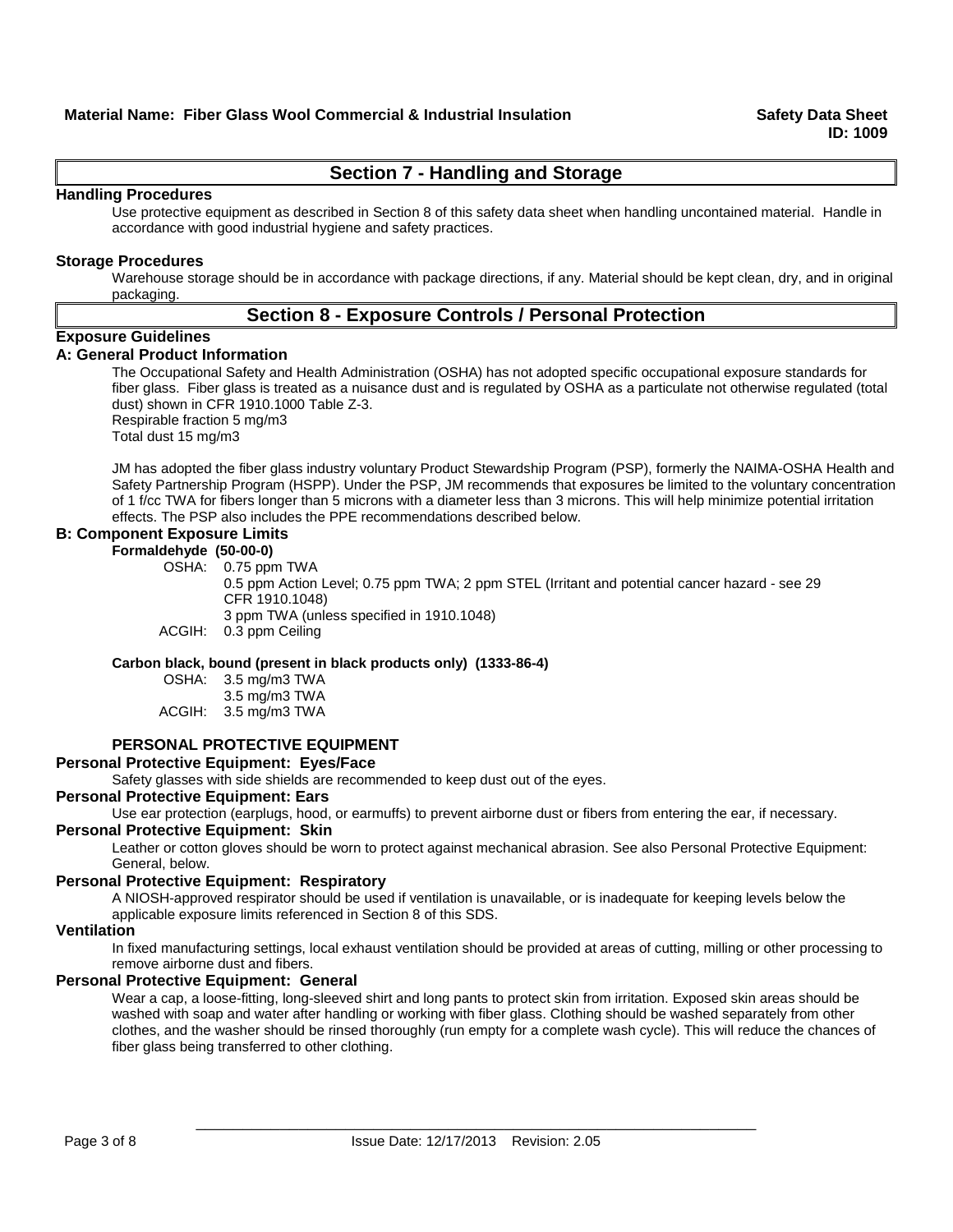**ID: 1009**

# **Section 9 - Physical & Chemical Properties**

**Appearance:** Fibrous glass blanket, board, or formed shapes, with or without facings. **Physical State:** Solid **physical State:** Solid **physical State:** Solid **physical State:** Solid **physical State: Not applicable physical State: Physical State: Physical State: Physical State: Physical State: Vapor Pressure:** Not applicable **Vapor Density:** Not applicable **Boiling Point:** Not applicable **Melting Point: Melting Point: Melting Point: Melting Point: Specific Gravity: Solubility (H<sub>2</sub>O):** Nil **Specific Gravity:** Variable **VOC:** Not determined

# **Section 10 - Stability & Reactivity Information**

#### **Stability**

These products are not reactive.

# **Hazardous Decomposition**

May form carbon dioxide and carbon monoxide.

**Hazardous Polymerization**

Will not occur.

# **Section 11 - Toxicological Information**

# **Acute Toxicity**

# **A: General Product Information**

If dust evolves from this product during use it may cause temporary mechanical irritation or scratchiness of the throat and/or itching of the eyes and skin.

Exposure to formaldehyde may cause eye and upper respiratory irritation, and possible respiratory or skin sensitization (allergy). If sensitization occurs, subsequent exposures to formaldehyde may worsen asthma or other respiratory problems, and cause allergic-type reactions.

# **B: Component Analysis - LD50/LC50**

# **Formaldehyde (50-00-0)**

Inhalation LC50 Rat: 0.578 mg/L/4H; Oral LD50 Rat:500 mg/kg

# **Carbon black, bound (present in black products only) (1333-86-4)**

Oral LD50 Rat: >15400 mg/kg; Dermal LD50 Rabbit:>3 g/kg

# **Antimony trioxide (1309-64-4)**

Oral LD50 Rat: >34600 mg/kg

# **Carcinogenicity**

# **A: General Product Information**

Exposure to formaldehyde has been associated with the development of nasopharyngeal cancer in laboratory animals and humans. Formaldehyde has been classified as a known human carcinogen, Group 1, by the International Agency for Research on Cancer (IARC). The US National Toxicology Program (NTP) consider formaldehyde as known to be a human carcinogen. OSHA specifically regulates formaldehyde under 29 CFR 1910.1048.

# **B: Component Carcinogenicity**

# **Continuous Filament Glass Fiber**

- ACGIH: A4 Not Classifiable as a Human Carcinogen (listed under Synthetic Vitreous Fibers)
	- IARC: Group 3 Not Classifiable (IARC Monograph 81 [2002] (listed under Man-made mineral fibres), Monograph 43 [1988])

# **Fiber glass wool**

- NTP: Not listed.
- IARC: Group 3 Not Classifiable (IARC Monograph 81 [2002] (listed under Man-made mineral fibres), Monograph 43 [1988])

**Odor:** Mild formaldehyde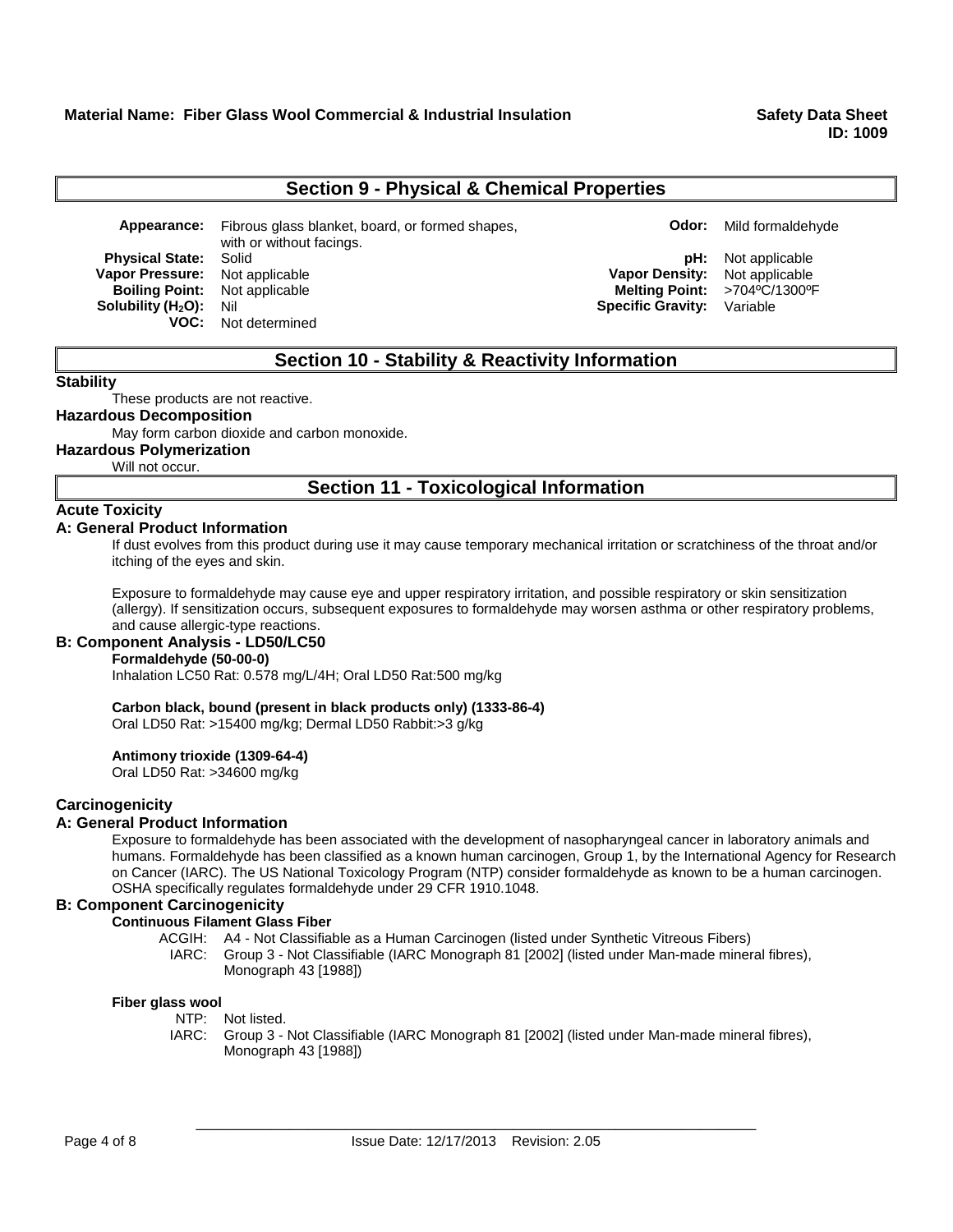# **Material Name: Fiber Glass Wool Commercial & Industrial Insulation Sammer Safety Data Sheet**

# **Formaldehyde (50-00-0)**

ACGIH: A2 - Suspected Human Carcinogen

- OSHA: 0.5 ppm Action Level; 0.75 ppm TWA; 2 ppm STEL (Irritant and potential cancer hazard see 29 CFR 1910.1048)
- NTP: Known to be a human carcinogen

IARC: Group 1 - Known Human Carcinogen

# **Carbon black, bound (present in black products only) (1333-86-4)**

ACGIH: A4 - Not Classifiable as a Human Carcinogen

IARC: Group 2B - Possibly Carcinogenic to Humans (IARC Monograph 93 [in preparation], Monograph 65 [1996])

#### **Antimony trioxide (1309-64-4)**

ACGIH: A2 - Suspected Human Carcinogen (production)

IARC: Group 2B - Possibly Carcinogenic to Humans (IARC Monograph 47 [1989])

# **Chronic Toxicity**

**Continuous Filament Glass Fiber:** No chronic health effects are known to be associated with exposure to continuous filament fiber glass. Results from epidemiologic studies have not shown any increases in respiratory disease or cancer. The International Agency for Research on Cancer (IARC) has classified continuous filament fiber glass as a Group 3 substance, not classifiable as to its carcinogenicity to humans. Because of the large diameter of continuous filament fibers, these products are not considered respirable.

# **Fiber Glass Wool (non-durable glass fibers):**

In October 2001, IARC classified fiber glass wool as Group 3, "not classifiable as to its carcinogenicity to humans." The 2001 decision was based on current human and animal research that shows no association between inhalation exposure to dust from fiber glass wool and the development of respiratory disease

In 2011, the National Toxicology Program (NTP, a component of the United States Department of Health and Human Services) issued its 12th Report on Carcinogens (Report). The Report makes clear that any glass fibers that have been successfully assessed in an animal study and shown no cancer hazard are NOT among those "certain" fibers and NOT listed in the Report.

The glass fibers comprising the products on this MSDS have either been successfully assessed by appropriate animal protocols and / or have modeled Kdis values such that they are considered non-durable and the current human and animal research that shows no association between inhalation exposure to dust from fiber glass wool and the development of respiratory disease is applicable to these fibers.

# **Section 12 - Ecological Information**

# **Ecotoxicity**

# **A: General Product Information**

No data available for this product.

# **B: Component Analysis - Ecotoxicity - Aquatic Toxicity**

# **Formaldehyde (50-00-0)**

96 Hr LC50 Pimephales promelas: 22.6-25.7 mg/L [flow-through]; 96 Hr LC50 Lepomis macrochirus:1510 µg/L [static]; 96 Hr LC50 Brachydanio rerio:41 mg/L [static]; 96 Hr LC50 Oncorhynchus mykiss:0.032-0.226 ml/L [flow-through]; 96 Hr LC50 Oncorhynchus mykiss:100-136 mg/L [static]; 96 Hr LC50 Pimephales promelas:23.2-29.7 mg/L [static] 96 Hr EC50 water flea: 20 mg/L; 48 Hr EC50 Daphnia magna: 2 mg/L

# **Carbon black, bound (present in black products only) (1333-86-4)**

24 Hr EC50 Daphnia magna: >5600 mg/L

# **Antimony trioxide (1309-64-4)**

96 Hr LC50 Pimephales promelas: >80 mg/L [static]; 96 Hr LC50 Brachydanio rerio:>1000 mg/L [static] 72 Hr EC50 Selenastrum capricornutum: 67 mg/L

48 Hr EC50 Daphnia magna: >1000 mg/L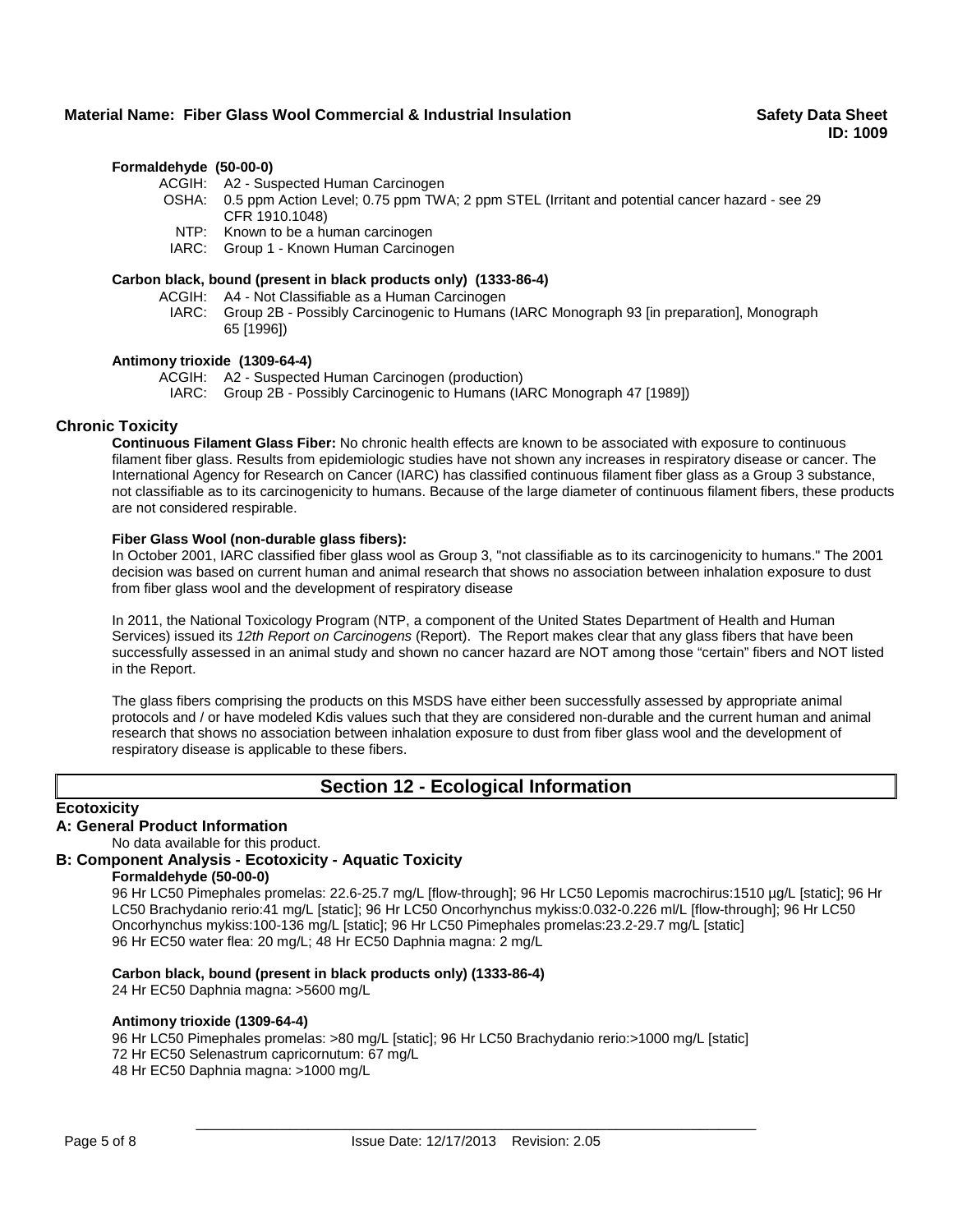# **Section 13 - Disposal Considerations**

# **US EPA Waste Number & Descriptions**

# **General Product Information**

This product is not expected to be a hazardous waste when it is disposed of according to the U.S. Environmental Protection Agency (EPA) under Resource Conservation and Recovery Act (RCRA) regulations. Product characterization after use is recommended to ensure proper disposal under federal and/or state requirements.

#### **Disposal Instructions**

Dispose of waste material according to Local, State, Federal, and Provincial Environmental Regulations.

# **Section 14 - Transport Information**

# **International Transport Regulations**

These products are not classified as dangerous goods according to international transport regulations.

# **Section 15 - Regulatory Information**

# **US Federal Regulations**

# **A: General Product Information**

SARA 311/312: This product is not classified as hazardous under SARA 311/312.

# **B: Component Analysis**

This material contains one or more of the following chemicals required to be identified under SARA Section 302 (40 CFR 355 Appendix A), SARA Section 313 (40 CFR 372.65) and/or CERCLA (40 CFR 302.4).

# **Formaldehyde (50-00-0)**

SARA 302: 500 lb TPQ

SARA 313: 0.1 % de minimis concentration

CERCLA: 100 lb final RQ; 45.4 kg final RQ

# **Antimony trioxide (1309-64-4)**

CERCLA: 1000 lb final RQ; 454 kg final RQ

# **State Regulations**

# **A: General Product Information**

The glass fibers in this product are not known to be regulated.

Other state regulations may apply. Check individual state requirements.

#### **B: Component Analysis - State**

The following components appear on one or more of the following state hazardous substances lists:

| <b>Component</b>                                     | CAS#      | CA  | Е<br>-- | MА  | ΜN  | <b>NJ</b> | <b>PA</b> |
|------------------------------------------------------|-----------|-----|---------|-----|-----|-----------|-----------|
| Formaldehyde                                         | $50-00-0$ | Yes | No      | Yes | Yes | Yes       | Yes       |
| Carbon black, bound (present in black products only) | 1333-86-4 | Yes | No      | Yes | Yes | Yes       | Yes       |
| Antimony trioxide                                    | 1309-64-4 | Yes | No      | Yes | Yes | Yes       | Yes       |

The following statement(s) are provided under the California Safe Drinking Water and Toxic Enforcement Act of 1986 (Proposition 65): WARNING! This product contains a chemical known to the state of California to cause cancer.

| Component                                     | CAS#           |
|-----------------------------------------------|----------------|
| Fiber Glass Wool (1 related to Fibrous glass) | Not Applicable |
| Formaldehvde                                  | $50-00-0$      |
| Antimony trioxide                             | 1309-64-4      |

# **TSCA Status**

This product and its components are listed on the TSCA 8(b) inventory.

None of the components listed in this product are listed on the TSCA Export Notification 12(b) list.

# **International Regulations**

# **A: General Product Information**

These products are considered articles under both U.S. and international product regulations and as such, these products do not require registration or notification on the various country-specific inventories.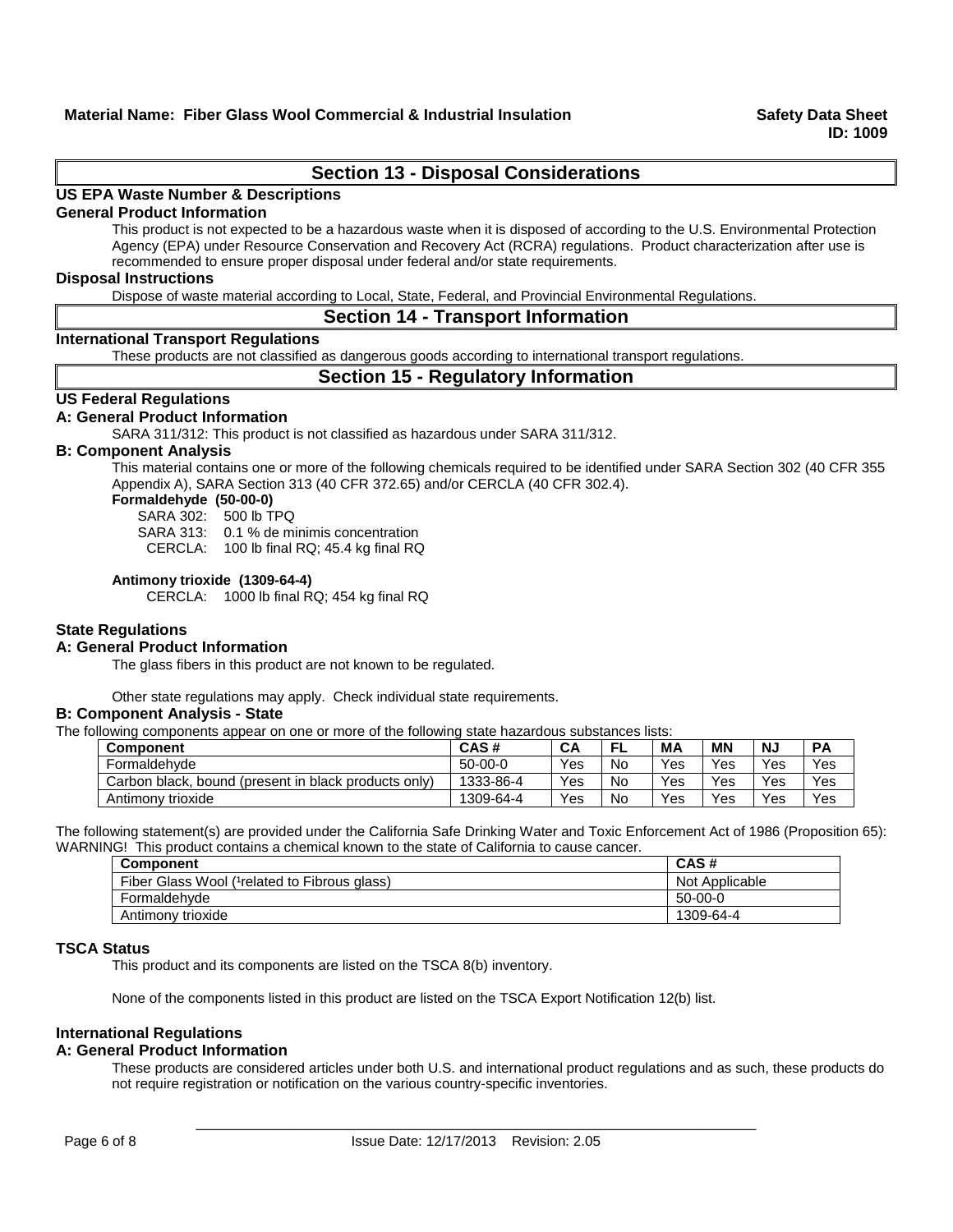# **B: Component Analysis - WHMIS IDL**

The following components are identified under the Canadian Hazardous Products Act Ingredient Disclosure List:

| <b>Component</b>                       | CAS#           | <b>Minimum Concentration</b>   |
|----------------------------------------|----------------|--------------------------------|
| <b>Continuous Filament Glass Fiber</b> | Not Applicable | 1 % (related to Fibrous glass) |
| Fiber Glass Wool                       | Not Applicable | 1 % (related to Fibrous glass) |
| Formaldehyde                           | $50-00-0$      | $0.1 \%$                       |

# **WHMIS Classification**

Controlled Product Classification: D2A

This product has been classified in accordance with the hazard criteria of the Controlled Products Regulations. This SDS contains all the information required by the Controlled Products Regulations.

# **Section 16 - Other Information**

# **Other Information**

Prepared for: Johns Manville Insulation Systems P. O. Box 5108 Denver, CO USA 80217-5108 Prepared by: Johns Manville Technical Center P.O. Box 625005 Littleton, CO USA 80162-5005

The information herein is presented in good faith and believed to be accurate as of the effective date given. However, no warranty, expressed or implied, is given. It is the buyer's responsibility to ensure that its activities comply with Federal, State or provincial, and local laws.

| <b>Date</b> | <b>MSDS#</b> | Reason                                                                |
|-------------|--------------|-----------------------------------------------------------------------|
| 04/28/04    | 1009-2.0106  | Regulatory update. Minor edits.                                       |
| 05/20/04    | 1009-2.0107  | Sect. 1 Removal of discontinued trade names: 824 CAN Spin-            |
|             |              | Glas®; 830 CAN Spin-Glas®; Acoustic Backing Board; BS 476,            |
|             |              | EcoTherm™ Industrial Pipe Insulation; Fabricated Duct Board;          |
|             |              | Permacote Spiracoustic <sup>™</sup> ; Pipe and Tank Insulation; Rigid |
|             |              | Round™ (faced); Spiracoustic™; SuperRound®.                           |
| 08/05/04    | 1009-2.0108  | Sect. 1 Label ID edit. Removal of discontinued trade name, Micro-     |
|             |              | Flex CTS.                                                             |
| 03/22/05    | 1009-2.0108  | Sect. 1 addition of Insul-SHIELD® Coated Black from MSDS 1010.        |
|             |              | Addition of Blended Blowing Wool. Edits to Sect. 2 for new            |
|             |              | additions.                                                            |
| 10/03/05    | 1009-2.0110  | Section 1, SuperVane was removed. Discontinued product.               |
| 11/17/05    | 1009-2.0111  | Regulatory update. Minor edits in Sections 8, 11, and 15.             |
|             |              | Removed all revision notes prior to 2004. Revision notes are          |
|             |              | stored in database archives.                                          |
| 01/31/07    | 1009-2.0112  | Addition of Micro-Lok HP to trade names. Updates made                 |
|             |              | throughout SDS for current trade names listed on this SDS.            |
|             |              | Section 15 TSCA 12b edits. Removed DBDO. These products are           |
|             |              | articles under TSCA and DBDO does not need to be reported             |
|             |              | under TSCA 12b.                                                       |
| 06/26/07    | 1009-2.0113  | Addition of Micromat Rx to trade names. Minor edits throughout.       |
|             |              | Addition of WHMIS classification in section 15.                       |
| 04/28/08    | 1009-2.0114  | Updated SDS to GHS format.                                            |
| 03/16/09    | 1009-2.0115  | Addition of 13/16" Micro-Aire® Duct Board to trade names.             |
| 11/23/09    | 1009-2.0116  | Removed Zeston Hi-Lo Temp® Insulation Inserts from trade              |
|             |              | names.                                                                |
| 09/07/2011  | 1009-2.02    | <b>Regulatory Update</b>                                              |